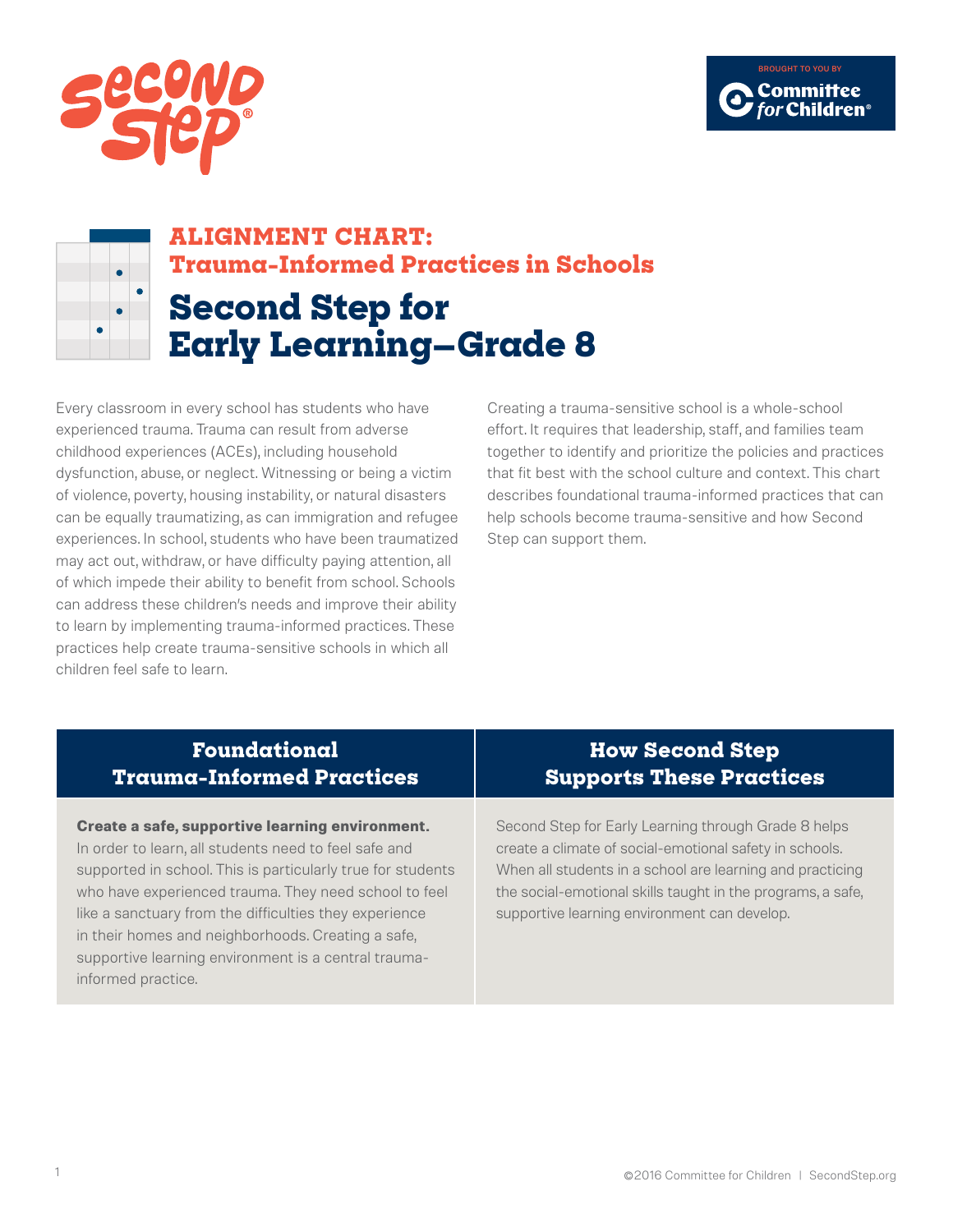

## **Trauma-Informed Practices in Schools**

### **Foundational Trauma-Informed Practices**

**Implement a social-emotional learning program.** Social-emotional learning (SEL) in general has emerged as a powerful lever for changing school climate and improving overall student success. Implementing an evidence-based, universal SEL program schoolwide is considered foundational to creating a safe, supportive school climate. Teaching social-emotional skills to all students is also a recognized and recommended universal-level support for students' trauma and behavioral health needs. Students who have experienced trauma may struggle with regulating their emotions, behaviors, and attention in order to learn in school. However, when schools implement SEL programs, the skills taught—such as perspective taking, emotion management, and problem solving—can help address traumatized children's skill gaps and improve their ability to benefit from school.

### **How Second Step Supports These Practices**

Committee for Children's evidence-based Second Step program is one of the most widely used SEL programs in the United States. The universal, classroom-based program promotes development of students' socialemotional competence and self-regulation skills. Students with these skills are better able to maintain healthy relationships with peers and adults and have more coping strategies to manage stressful situations.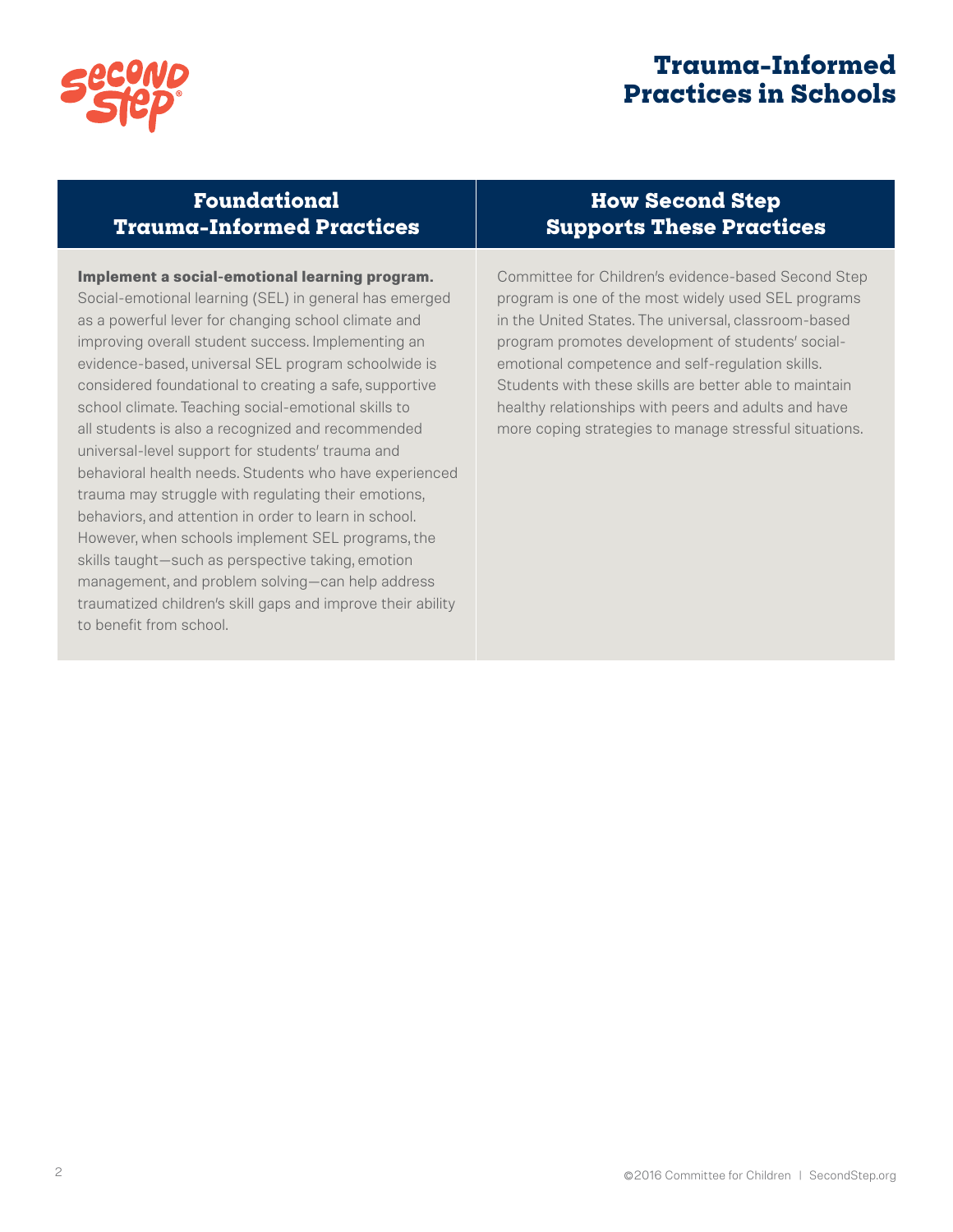

## **Trauma-Informed Practices in Schools**

### **Foundational Trauma-Informed Practices**

### **Train all staff.**

First and foremost, school staff need to understand that trauma is much more common than they might imagine. Then the following knowledge and skills can help prepare staff to create a trauma-sensitive learning environment.

#### **All staff need to know that trauma can:**

- Affect students' learning, behavior, and relationships at school
- Compromise students' self-regulation and cognitive and social-emotional development
- Contribute to behavioral issues (such as acting out or withdrawing)

#### **All staff need to be able to:**

- Create safety and support for students who have experienced trauma
- Teach and model social-emotional skills
- Identify students who may need accommodations to help them succeed academically and socially
- Manage their own responses to students' challenging behavior so they're able to respond in a supportive way, rather than just reacting
- Reframe students' behavior through a trauma lens, which involves being curious about what's causing a student's behavior rather than reacting to it with judgment and punishment

### **How Second Step Supports These Practices**

The Second Step SEL program has online resources and training to help prepare staff to teach the program, including developing an understanding of why selfregulation and social-emotional skills are important for students' school and life success. Through training and teaching and reinforcing the lessons, staff become better able to model and reinforce social-emotional skills. Staff are also more prepared to help children dealing with trauma learn to regulate their emotions, a key strategy for diminishing trauma symptoms and helping these children reach their full academic potential. The Second Step Bullying Prevention and Child Protection Units emphasize training for all adults in the school and feature many resources to help create safety and support for students. These resources include the following:

### **Bullying Prevention Unit:**

- Positive Classroom Climate Activities
- Responding to Bullying: Ensuring Safety Guide
- Behavior-Change Plan
- Student Safety Plan
- *• Available for Kindergarten–Grade 5*

### **Child Protection Unit:**

- Creating a Safe and Supportive Classroom Guide
- Child Check: Reframing a Behavior of Concern Guide
- Student Support Plan
- Tracking Individual Time with Students Tool
- *• Available for Kindergarten–Grade 5*